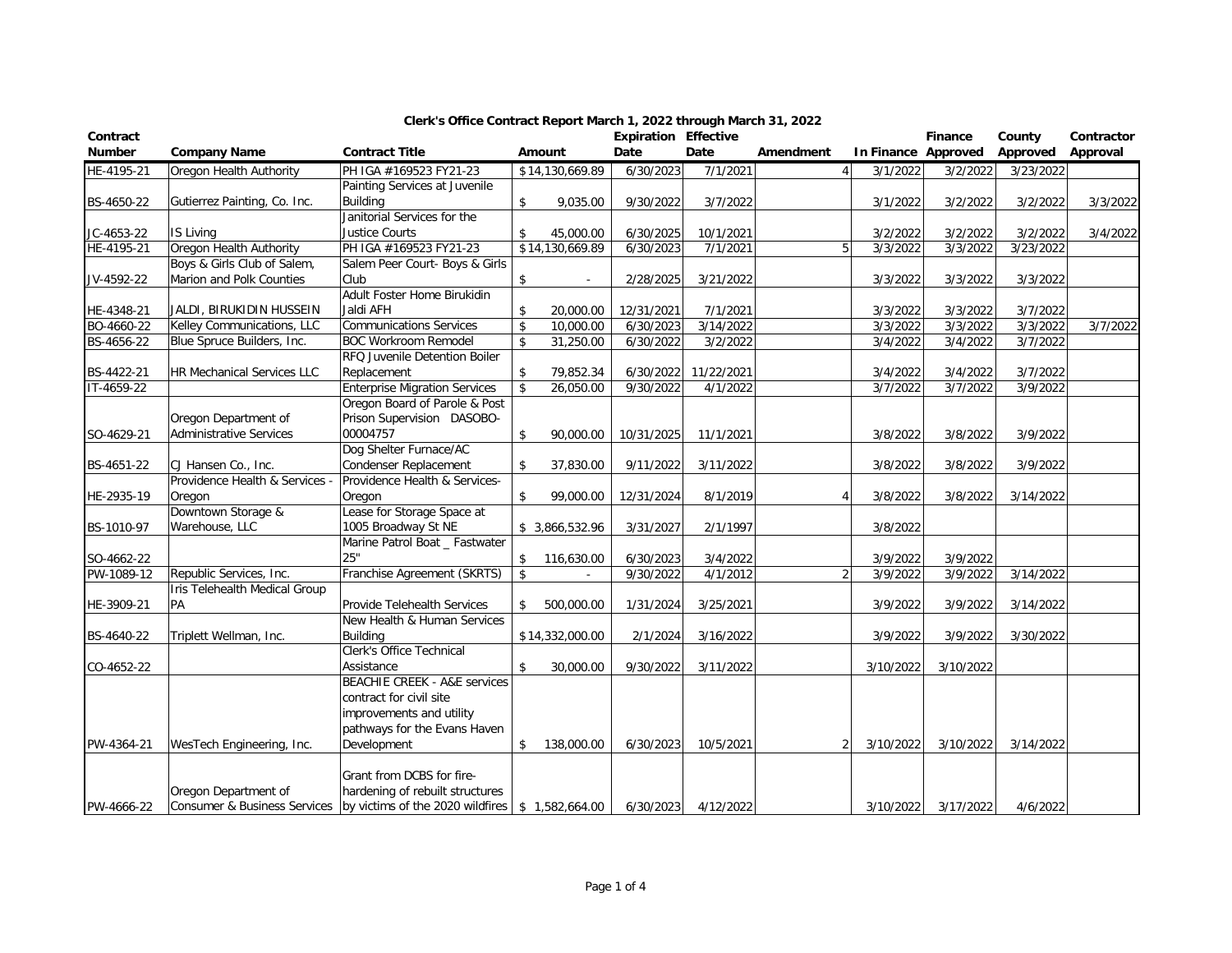| Contract      |                                 |                                    |              |                 | <b>Expiration Effective</b> |           |           |                     | Finance   | County    | Contractor |
|---------------|---------------------------------|------------------------------------|--------------|-----------------|-----------------------------|-----------|-----------|---------------------|-----------|-----------|------------|
| <b>Number</b> | <b>Company Name</b>             | <b>Contract Title</b>              |              | Amount          | Date                        | Date      | Amendment | In Finance Approved |           | Approved  | Approval   |
|               | <b>Effective Foundations</b>    |                                    |              |                 |                             |           |           |                     |           |           |            |
|               | Evaluations & Counseling        | Effective Foundations _ Sex        |              |                 |                             |           |           |                     |           |           |            |
| SO-4023-21    | Services, LLC                   | Offender Treatment                 | \$           | 50,000.00       | 6/30/2023                   | 7/1/2021  |           | 3/10/2022           | 3/10/2022 | 3/14/2022 |            |
|               |                                 | Marion County Jail Facility        |              |                 |                             |           |           |                     |           |           |            |
|               |                                 | Video Surveillance System          |              |                 |                             |           |           |                     |           |           |            |
| IT-3598-20    | Siemens Industry, Inc.          | <b>Design Services</b>             | \$           | 459,873.00      | 7/31/2022                   | 9/21/2020 |           | 3/10/2022           | 3/10/2022 |           |            |
|               |                                 | Lexipol _ Police One Academy       |              |                 |                             |           |           |                     |           |           |            |
| SO-4589-22    |                                 | Subscription                       | \$           | 17,932.00       | 12/31/2022                  | 1/1/2022  |           | 3/11/2022           | 3/11/2022 | 3/14/2022 |            |
|               | Oregon Parks and Recreation     | North Santiam Park Operations      |              |                 |                             |           |           |                     |           |           |            |
| PW-4518-21    | Department                      | Agreement                          | \$           |                 | 12/31/2023                  | 1/1/2022  |           | 3/11/2022           | 3/14/2022 | 3/16/2022 |            |
| AO-4663-22    | Scan-It, Inc.                   | <b>Scanning Services</b>           | $\mathbf{s}$ | 425,000.00      | 12/31/2025                  | 4/1/2022  |           | 3/11/2022           | 3/9/2022  | 4/6/2022  |            |
|               | Executive Information Services, | Sheriff's Office Records and Jail  |              |                 |                             |           |           |                     |           |           |            |
| IT-3051-19    | Inc.                            | Management System                  | \$           | 997,195.00      | 7/31/2022                   | 7/15/2020 |           | 3/11/2022           | 3/11/2022 | 3/15/2022 |            |
|               |                                 | Mental Health #173144 CFAA         |              |                 |                             |           |           |                     |           |           |            |
| HE-4517-21    | Oregon Health Authority         | 2022                               |              | \$13,577,671.38 | 12/31/2022                  | 1/1/2022  |           | 3/14/2022           | 3/14/2022 | 3/14/2022 |            |
|               |                                 | Mental Health #173144 CFAA         |              |                 |                             |           |           |                     |           |           |            |
| HE-4517-21    | Oregon Health Authority         | 2022                               |              | \$13,577,671.38 | 12/31/2022                  | 1/1/2022  |           | 3/14/2022           | 3/14/2022 | 3/14/2022 |            |
| HE-3896-20    | Kay L. Dieter, MD               | Kay L. Dieter, MD                  | \$           | 704,199.50      | 1/31/2023                   | 2/1/2021  |           | 3/15/2022           | 3/17/2022 | 4/6/2022  |            |
| CS-4349-22    | Magellan Advisors               | Econ - Broadband Consulting        | \$           | 124,950.00      | 4/30/2023                   | 4/14/2022 |           | 3/15/2022           | 3/17/2022 | 4/6/2022  |            |
| CS-4628-22    | Santiam Hearts to Arts          | Econ - KYAC Canyon Radio           | \$           | 49,700.00       | 6/30/2023                   | 4/12/2022 |           | 3/15/2022           | 3/17/2022 | 4/6/2022  |            |
|               |                                 | Provide Rapid Aid & Assist         |              |                 |                             |           |           |                     |           |           |            |
| HE-4068-21    | Andrew R. Stover Psy.D, Inc.    | Program Evaluations                | \$           | 20,000.00       | 3/31/2023                   | 4/26/2021 |           | 3/15/2022           |           |           |            |
|               |                                 | <b>Skilled Medical Assessments</b> |              |                 |                             |           |           |                     |           |           |            |
|               |                                 | and Supervision - Matthew          |              |                 |                             |           |           |                     |           |           |            |
| HE-4489-21    | <b>Matthew Piehler</b>          | Piehler                            | \$           | 234,000.00      | 2/10/2023                   | 1/6/2022  |           | 3/15/2022           | 3/17/2022 | 4/6/2022  |            |
|               |                                 | A&E services contract for          |              |                 |                             |           |           |                     |           |           |            |
|               |                                 | structural engineering services    |              |                 |                             |           |           |                     |           |           |            |
|               |                                 | for the Delaney Road: Battle       |              |                 |                             |           |           |                     |           |           |            |
|               |                                 | Creek Bridge Replacement           |              |                 |                             |           |           |                     |           |           |            |
| PW-4671-22    | HDR Engineering, Inc.           | project                            | \$           | 58,716.00       | 12/31/2025                  | 3/24/2022 |           | 3/16/2022           | 3/16/2022 |           |            |
|               |                                 | Aumsville Ponds Fencing            |              |                 |                             |           |           |                     |           |           |            |
| PW-4635-22    | F & W Fence Co Inc              | Repair/Replacement                 | \$           | 25,277.95       | 6/30/2022                   | 3/15/2022 |           | 3/16/2022           | 3/16/2022 | 3/18/2022 |            |
| PW-4645-22    | Indy Safety Inc                 | HAZWOPER training 2022             | \$           | 9,000.00        | 9/16/2022                   | 3/22/2022 |           | 3/16/2022           |           |           |            |
|               |                                 | CFC - CRN License & Annual         |              |                 |                             |           |           |                     |           |           |            |
| CS-4170-21    | Galaxux Inc                     | Maintenance                        | \$           | 132,440.00      | 6/30/2026                   | 7/1/2021  |           | 3/16/2022           |           |           |            |
|               |                                 | Cisco 9800 Wireless LAN            |              |                 |                             |           |           |                     |           |           |            |
| IT-4637-22    | CVE Technologies Group Inc.     | <b>Controller Deployment</b>       | \$           | 20,000.00       | 3/1/2023                    | 3/1/2022  |           | 3/17/2022           | 3/17/2022 | 3/17/2022 |            |
|               | Oregon Attorney General's       |                                    |              |                 |                             |           |           |                     |           |           |            |
| DA-4668-22    | Sexual Assault Task Force       | Professional Services              | \$           |                 | 12/31/2022                  | 3/21/2022 |           | 3/18/2022           | 3/21/2022 | 3/21/2022 | 2/23/2022  |
|               |                                 | Oregon Rethink Business            |              |                 |                             |           |           |                     |           |           |            |
| PW-4667-22    | <b>BRING Recycling</b>          | Network                            | \$           | 7,500.00        | 4/30/2023                   | 4/13/2022 |           | 3/18/2022           |           |           |            |
| BS-4672-22    | ACS Testing, Inc.               | ACS Testing, Inc.                  | \$           | 100,000.00      | 3/31/2023                   | 4/1/2022  |           | 3/21/2022           | 3/21/2022 | 4/1/2022  | 3/17/2022  |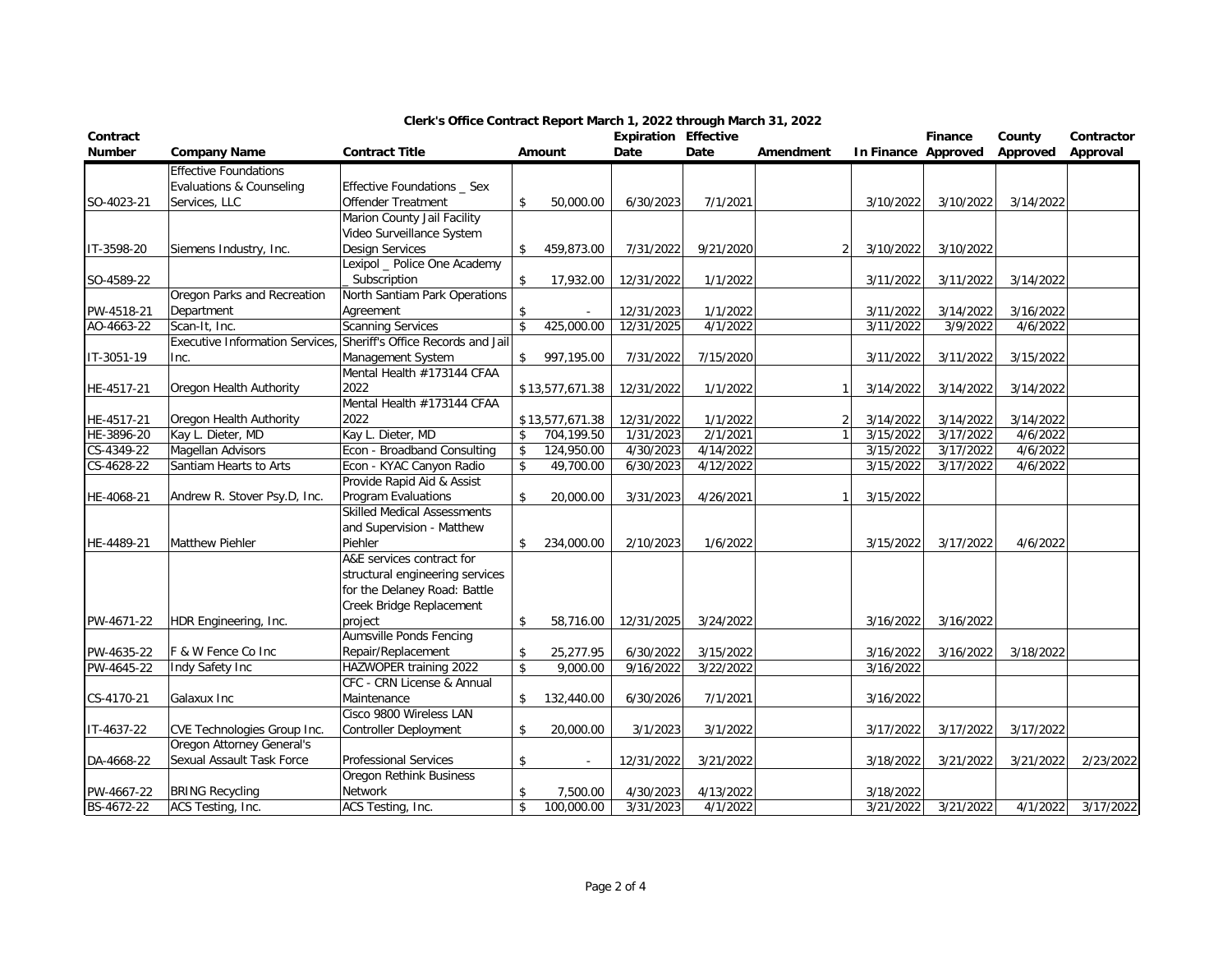| Contract   |                                                    |                                                         |                    |            | <b>Expiration Effective</b> |           |           |                     | Finance   | County    | Contractor |
|------------|----------------------------------------------------|---------------------------------------------------------|--------------------|------------|-----------------------------|-----------|-----------|---------------------|-----------|-----------|------------|
| Number     | <b>Company Name</b>                                | <b>Contract Title</b>                                   |                    | Amount     | Date                        | Date      | Amendment | In Finance Approved |           | Approved  | Approval   |
|            |                                                    | On-Call Fire Alarm Service &                            |                    |            |                             |           |           |                     |           |           |            |
|            |                                                    | Repair for MC Courthouse &                              |                    |            |                             |           |           |                     |           |           |            |
| BS-4673-22 | Point Monitor Corporation                          | CH2 22-23                                               | \$                 | 10,000.00  | 3/21/2023                   | 4/6/2022  |           | 3/21/2022           | 3/24/2022 | 3/24/2022 |            |
| CS-4050-21 | Society of St Vincent de Paul                      | MCRI - St. Vincent de Paul                              | $\sqrt{2}$         | 10,000.00  | 6/30/2025                   | 3/24/2022 |           | 3/22/2022           |           |           |            |
|            |                                                    | Center for Hope and Safety _                            |                    |            |                             |           |           |                     |           |           |            |
| SO-4158-21 | Center for Hope & Safety                           | <b>Victim Services</b>                                  | \$                 | 255,211.78 | 6/30/2023                   | 7/1/2021  |           | 3/22/2022           |           |           |            |
|            | Salem Occupational Health                          | SOH #815-21 Occupational                                |                    |            |                             |           |           |                     |           |           |            |
| BS-4071-21 | Clinic                                             | Health & Screening                                      | \$                 | 80,000.00  | 5/30/2024                   | 6/1/2021  |           | 3/22/2022           | 3/22/2022 | 3/22/2022 |            |
|            |                                                    | Provide Medical Transcription                           |                    |            |                             |           |           |                     |           |           |            |
| HE-1635-17 | Premier Office Technologies                        | <b>Services</b>                                         | \$                 | 400,000.00 | 6/30/2023                   | 8/1/2017  |           | 3/22/2022           | 3/22/2022 | 4/6/2022  |            |
| HE-4694-22 | Salem Hospital                                     | 1531 - Stand Alone HIPPA BAA                            | \$                 | $\sim$     | 1/25/2030                   | 1/25/2022 |           | 3/24/2022           | 3/24/2022 |           |            |
|            |                                                    | A&E services contract for                               |                    |            |                             |           |           |                     |           |           |            |
|            |                                                    | surveying services for the                              |                    |            |                             |           |           |                     |           |           |            |
|            |                                                    | Delaney Road: Battle Creek                              |                    |            |                             |           |           |                     |           |           |            |
| PW-4675-22 | <b>Barker Surveying</b>                            | Bridge Replacement project<br>A&E services contract for | \$                 | 49,080.00  | 12/31/2023                  | 3/31/2022 |           | 3/24/2022           | 3/24/2022 | 3/29/2022 |            |
|            |                                                    |                                                         |                    |            |                             |           |           |                     |           |           |            |
|            |                                                    | Survey services for the Scotts                          |                    |            |                             |           |           |                     |           |           |            |
| PW-4270-21 | AKS Engineering & Forestry,                        | Mills Rd: Butte Creek Bridge                            |                    |            |                             |           |           |                     |           |           |            |
|            | <b>LLC</b>                                         | replacement project<br>Uniform rental and laundry       | \$                 | 52,540.00  | 12/31/2022                  | 8/10/2021 |           | 3/24/2022           | 3/24/2022 | 3/28/2022 |            |
| PW-4657-22 | Cintas Corp 2                                      | services                                                | $\mathbf{\hat{S}}$ | 35,000.00  | 10/31/2025                  | 4/1/2022  |           | 3/24/2022           | 3/24/2022 | 3/29/2022 |            |
|            |                                                    | Replacement of fuel tank filler                         |                    |            |                             |           |           |                     |           |           |            |
|            |                                                    | spill buckets at Salem and                              |                    |            |                             |           |           |                     |           |           |            |
| PW-4664-22 | Peak Environmental LLC                             | Silverton shops                                         | \$                 | 11,000.00  | 6/30/2022                   | 3/31/2022 |           | 3/24/2022           | 3/24/2022 | 3/24/2022 |            |
|            | Oregon Transportation                              | A&E services contract for on-                           |                    |            |                             |           |           |                     |           |           |            |
| PW-4605-22 | Professionals                                      | call bridge load rating services                        | \$                 | 100,000.00 | 12/31/2023                  | 4/8/2022  |           | 3/24/2022           | 3/24/2022 | 3/31/2022 |            |
|            |                                                    |                                                         |                    |            |                             |           |           |                     |           |           |            |
| HE-4537-22 | Carrolls Group Care Home, Inc. Carrolls Group Home |                                                         | \$                 | 70,000.00  | 12/31/2022                  | 1/1/2022  |           | 3/25/2022           | 3/25/2022 | 4/1/2022  | 4/1/2022   |
|            |                                                    | Liberty House _ Victim Services                         |                    |            |                             |           |           |                     |           |           |            |
| SO-4157-21 | Liberty House                                      | Agreement                                               | \$                 | 255,211.78 | 6/30/2023                   | 7/1/2021  |           | 3/25/2022           |           |           |            |
|            |                                                    |                                                         |                    |            |                             |           |           |                     |           |           |            |
|            |                                                    | Curriculum training and kits for                        |                    |            |                             |           |           |                     |           |           |            |
| HE-3895-21 | PAXIS Institute, Inc.                              | PAX Plus Good Behavior Game                             | \$                 | 200,000.00 | 1/31/2023                   | 1/31/2021 |           | 3/25/2022           | 3/25/2022 | 4/1/2022  | 4/4/2022   |
| JV-4447-21 | BI, Inc.                                           | <b>Electronic Device Monitoring</b>                     | $\mathbf{\hat{z}}$ | 10,000.00  | 6/30/2024                   | 7/1/2021  |           | 3/28/2022           | 3/28/2022 | 4/1/2022  | 4/1/2022   |
|            |                                                    | ODOT 34489 - Safe Routes to                             |                    |            |                             |           |           |                     |           |           |            |
|            |                                                    | School (SRTS) Program grant                             |                    |            |                             |           |           |                     |           |           |            |
|            | Oregon Department of                               | for Mary Eyre Elementary                                |                    |            |                             |           |           |                     |           |           |            |
| PW-3985-21 | Transportation                                     | School.                                                 | \$                 | 300,000.00 | 3/31/2026                   | 3/31/2021 |           | 3/30/2022           | 3/30/2022 | 4/1/2022  |            |
|            |                                                    | Student Internship Agreement -                          |                    |            |                             |           |           |                     |           |           |            |
| HE-4674-22 | Corban University                                  | Corban University                                       | \$                 |            | 12/31/2027                  | 4/1/2022  |           | 3/30/2022           | 3/30/2022 | 3/31/2022 | 3/31/2022  |
|            |                                                    | Adult Foster Home Birukidin                             |                    |            |                             |           |           |                     |           |           |            |
| HE-4676-22 | JALDI, BIRUKIDIN HUSSEIN                           | Jaldi AFH                                               | \$                 | 70,000.00  | 12/31/2022                  | 1/1/2022  |           | 3/30/2022           | 3/30/2022 | 4/1/2022  | 4/1/2022   |